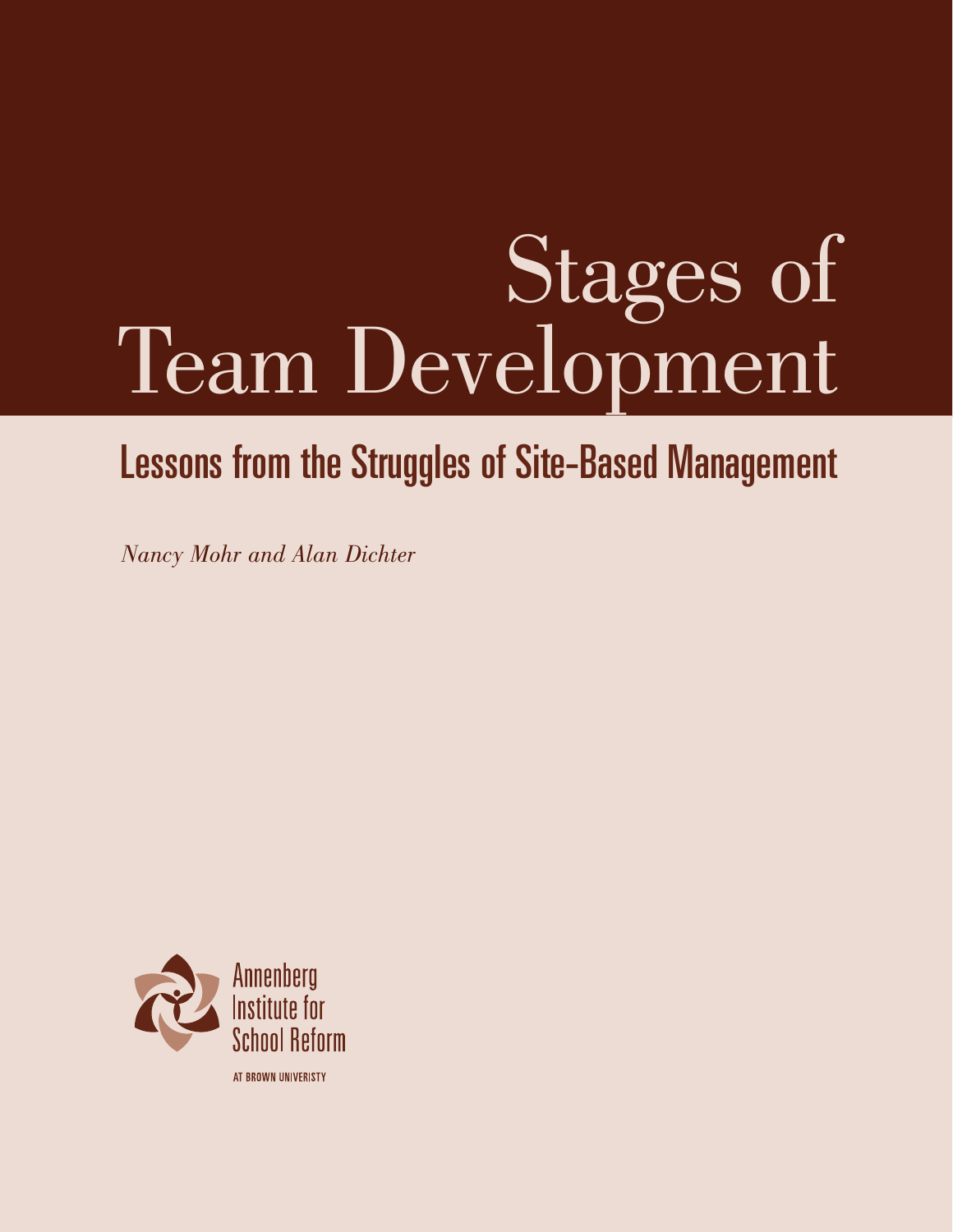$\bigcup$ ne major focus of the work of the Annenberg Institute for School Reform is developing and supporting educational leadership with the vision and expertise needed to transform schooling. The Institute's Leadership initiative seeks to influence, support, and sustain models of shared leadership (teacher, principal, superintendent, community) that help to improve student achievement.

As part of its work in promoting effective leadership practices, the Leadership initiative staff convened a group of practitioners affiliated with the Institute's programs to reflect on and write about innovative and effective leadership. Ten of the resulting essays were published in a two-part series on Leadership for Learning in the September 2000 and June 2001 issues of Phi Delta Kappan. A shorter version of "Stages of Team Development" appeared in the June segment.

The Annenberg Institute for School Reform was established at Brown University in 1993. Its mission is to develop, share, and act on knowledge that improves the conditions and outcome of schooling in America, especially in urban communities and in schools serving disadvantaged children. The Institute pursues its mission in four initiative areas: Leadership, Opportunity and Accountability, District Redesign, and Community-Centered Education Reform.

For more information on the work of the Annenberg Institute, visit our Web site at <www.annenberginstitute.org>.

Nancy Mohr was the founding principal of University Heights High School in the Bronx, where she served for ten years. She currently works as an educational consultant with reform projects and groups of educators throughout the United States and in Australia. She also directs the New York Regional Center of the National School Reform Faculty, affiliated with the Horowitz Teacher Development Center at New York University, and is a consultant to the National School Reform Faculty at the Center for Reinventing Education at the University of Washington. She is the author of "Small Schools Are Not Miniature Large Schools," in William Ayers's A Simple Justice: The Challenge of Small Schools (Teachers College Press, 2000).

Alan Dichter was principal of Satellite Academy High School, an alternative high school in New York City, for ten years and also Director of the Lower Manhattan Outreach Center, a program for overage students returning to school. He served as Assistant Superintendent for Charter and New School Development at the New York City Board of Education before assuming his current position as Assistant Superintendent for Executive Leadership Development, conducting programs for aspiring principals and for future superintendents and deputy superintendents. Also at the Board of Education, he helped to create and oversees the Executive Facilitators Academy, which helps leaders develop and practice facilitation skills. He is the author of several articles on leadership and professional development and has consulted widely on issues related to urban school reform.

Nancy Mohr and Alan Dichter live in New York City.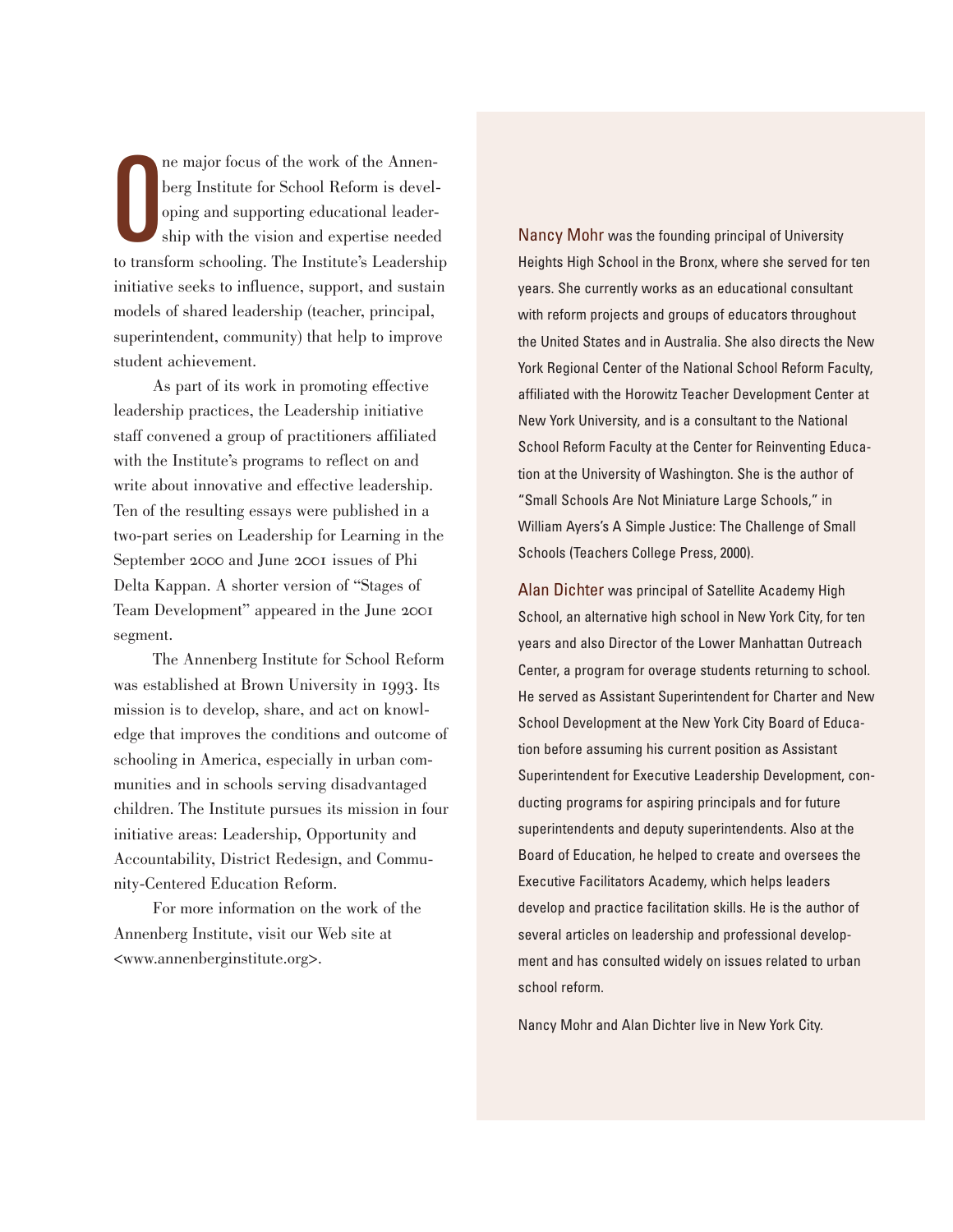## Stages of Team Development

#### Lessons from the Struggles of Site-Based Management

*Nancy Mohr and Alan Dichter*

Organization wants to happen. Human organizations emerge from processes that can be comprehended but never controlled.

> – Margaret J. Wheatley and Myron Kellner-Rogers *A Simpler Way*

We had sensed for some time that something was wrong – site-based management had not been delivering the goods. We formed leadership teams; they met; we shared decision making – but teaching and learning didn't change. "Perhaps too much had been expected from simply the transfer of power," suggest Priscilla Wohlstetter and Susan Albers Mohrman, who have written an extensive study looking at the outcomes of sharing decision making in schools. The idea always was to improve education for kids; but instead what seemed to have happened in many places was that there was another meeting to attend and nothing much else was new. "Is the theory flawed? Is the current wave of decentralization just another swing of the pendulum?" ask these authors, whose study of practice looked at thirty schools in nine school districts, each of which had at least four years' experience with school-based management.

We were asking ourselves the same questions. As principals of alternative high schools in New York City, we each had been deeply involved in

school reform for over fifteen years. Each of our schools struggled incessantly with "group management" at Satellite Academy High School and consensus-based decision making at University Heights High School. During this time, our own experiences and observations, combined with those shared in professional development opportunities with colleagues in other New York schools and around the country, helped us learn a number of valuable lessons.

We saw for ourselves the tremendous power that can be generated within a school when the professional staff genuinely experiences a sense of ownership. But we learned that adult empowerment, for its own sake, is too limited a goal. We found that adult ownership, while necessary, does not in and of itself make learning more powerful for students. We learned how to get beyond ownership as a goal and how to develop professional communities of learners, focused on teaching and learning, that are able to take advantage of the multiple perspectives a community can offer.

Our conclusions, based on hands-on experience, are supported and illuminated by research findings in recent literature. Michael Fullan  $(1993)$ cites several studies of site-based-management projects, none of which found evidence of a strong connection between shared decision making per se and student learning. "The point is not that participation in decision making is a bad thing," Fullan cautions, but "that it is not focusing on the right things – the cultural core of curriculum and instruction."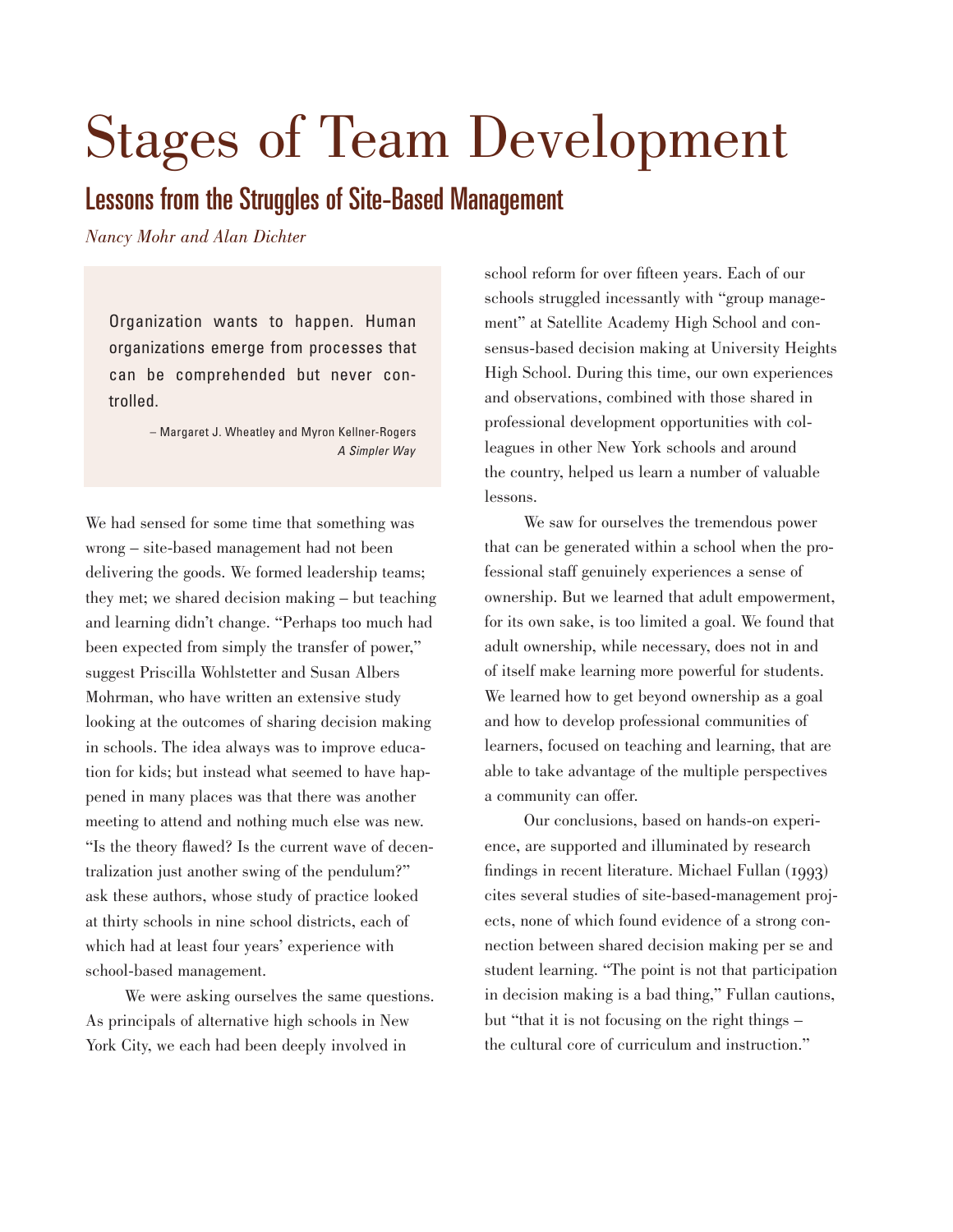Participation may be necessary in order to build the habits of collaboration, which are essential, but it is not sufficient for improving student outcomes.

Robert Evans (1996) explores the *kinds* of shared decision making that do create a link between adult empowerment, student learning, and leader behavior. "Teachers who are empowered to make decisions about their school will structure their classrooms to empower students in the learning process, encouraging students to take greater responsibility for their own education," he asserts. "A key point … is that empowerment's true target is not teachers or any other constituency, but the school. … To achieve it requires an authentic leader to take the primary role in both shaping the framework and nurturing the capacity of others to help shape it."

Fred Newmann and Gary Wehlage (1995) show that higher student achievement has been directly linked to the building of professional communities – groups of educators who regularly meet to discuss each other's work and to learn from each other about ways to improve teaching and learning. Newmann's work on authentic learning (1996) points out why some schools in his study had higher student achievement than others. In addition to focusing on student learning, the achieving schools nurtured professional community inside the school and understood that "the promotion of intellectual quality and professional community depended on a complex interaction of cultural and structural conditions."

The most fundamental conclusion we have drawn is that learning to share decision making in a professional community that focuses on student learning is a developmental process, and each stage of that process offers discrete challenges and opportunities. When teachers form teams in their classrooms, the student groups will go through these

stages. When superintendents work with principals, or their own staff, the same lessons apply. Just as it is useful to remember that our children will and must go through the terrible twos, it's comforting to remember that even our adult communities will and must go through stages in their development and will have to work through some fairly predictable problems in order to emerge in a more mature state.

We now fully appreciate that the driving question underlying this journey is not "When does shared decision making work and when does it not work?" but rather "What do you have to do to develop a professional community to the point where it is promoting rigor in teaching and learning throughout a school?" We also know that leadership is essential to the successful negotiating of this journey. And we don't mean only principal leadership; teachers, parents, students, and district administrators must all play essential leadership roles.

The observations that follow illustrate the developmental stages that faculties go through en route to becoming learning organizations. Are these stages as clear-cut and neat as we make them sound? Of course not. We've lived through these steps, and, like anyone who has worked with groups, we know that little can be predicted and much can go wrong. But these observations represent years of reflection, and we strongly believe that a thorough understanding of such a complex conceptual framework – one which requires endless work and struggle to implement truly and honestly, but which has the potential to genuinely transform what happens in classrooms for kids – is an indispensable tool on this journey. In that spirit, we would like to share our experiences – some joyous, some not – about how that process plays out, what each stage involves, and what is needed to work through each stage and move on to the next.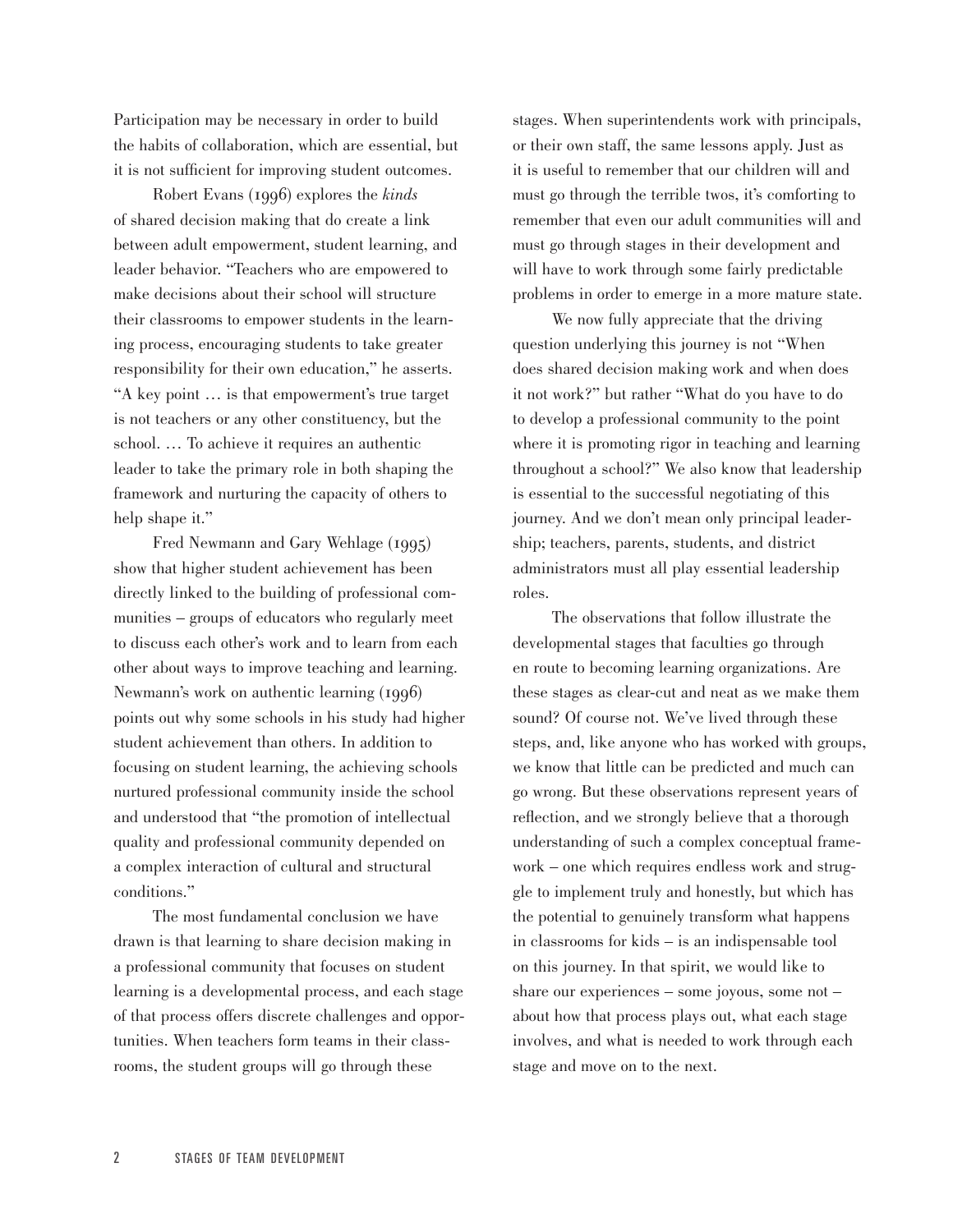### **The Honeymoon Stage** *Emerging Community*

This is terrific! Before, I was powerless; nobody even asked my opinion. Finally, I'm part of a group that meets with the leader. At last, I feel valued; I am so happy that my voice is going to be heard.

I'm not always comfortable disagreeing with the group, so far, especially when I have to do it publicly, but it is exciting to feel that we will be able to make real change; soon we'll be making a lot of important decisions.

The eager group may begin by thinking that this is going to be easy. It may forget to build, earlier rather than later, some common goals. Is the intent to give everyone a voice, or is it to improve the intellectual quality of the school? Making decisions without a clear sense of mission or shared vision can create a battleground for personal interests. Now is the time to clarify the method of making decisions: why to make them, how to make them, and which ones are appropriately made by the group. The leader must unapologetically set limits to the scope of the group's initial work. These limits can be open to discussion, but to pretend that everything is up for grabs creates a lack of security inappropriate for group health.

The leader must also be prepared to share and move toward a vision of greater group involvement based on capacity and on priorities. Problems can be averted if consensus is introduced early as the mode. Voting leads to factions, polarization, and a history of resentment, since there are always losers along with the winners. Consensus means having to look for the win-win solution, which is not the same as seeking a 100 percent vote and being held hostage by the hold-outs.

The leader's role in this stage is that of designer. Groups are powerful, not in spite of, but because of having multiple points of view. A variety of viewpoints, however, does not necessarily produce the most creative outcomes. When a group is in the early stages of working together, it does not yet have a lot of collective knowledge. It is sometimes useful for the leader to solicit input, envision a design, and then present a plan to the group. The group can digest it, modify it, and then look for agreement. Another strategy is for the group to brainstorm possibilities, with a small group or a leader putting it together into a design or plan.

What does not work is for a leader to come to the group and say, "How do you want to schedule classes? This is your school, so it's up to you to tell me what you want to do." There is something a bit hostile in this last approach. A leader had better be self-reflective and should be clear if sharing leadership is, in fact, what she/he wants.

Nancy bought bagels for her staff every Friday. It was to thank them for their hard work, a personal way of appreciating them. When students came into her office early in the morning and asked for bagels, she gave them to them as a reward for being early to school. One Friday a teacher expressed her sense that the bagels should be for the teachers only and "proposed" to the staff, for agreement, that there be no bagels for students. What Nancy had to point out was that these were her bagels, purchased with her money, and she was going to give them to whomever she wanted. The teacher in the glow of the Honeymoon Stage thought that teachers would now make decisions about everything that happened in the school. It was disappointing to her to find out that the Friday bagels were not in her purview.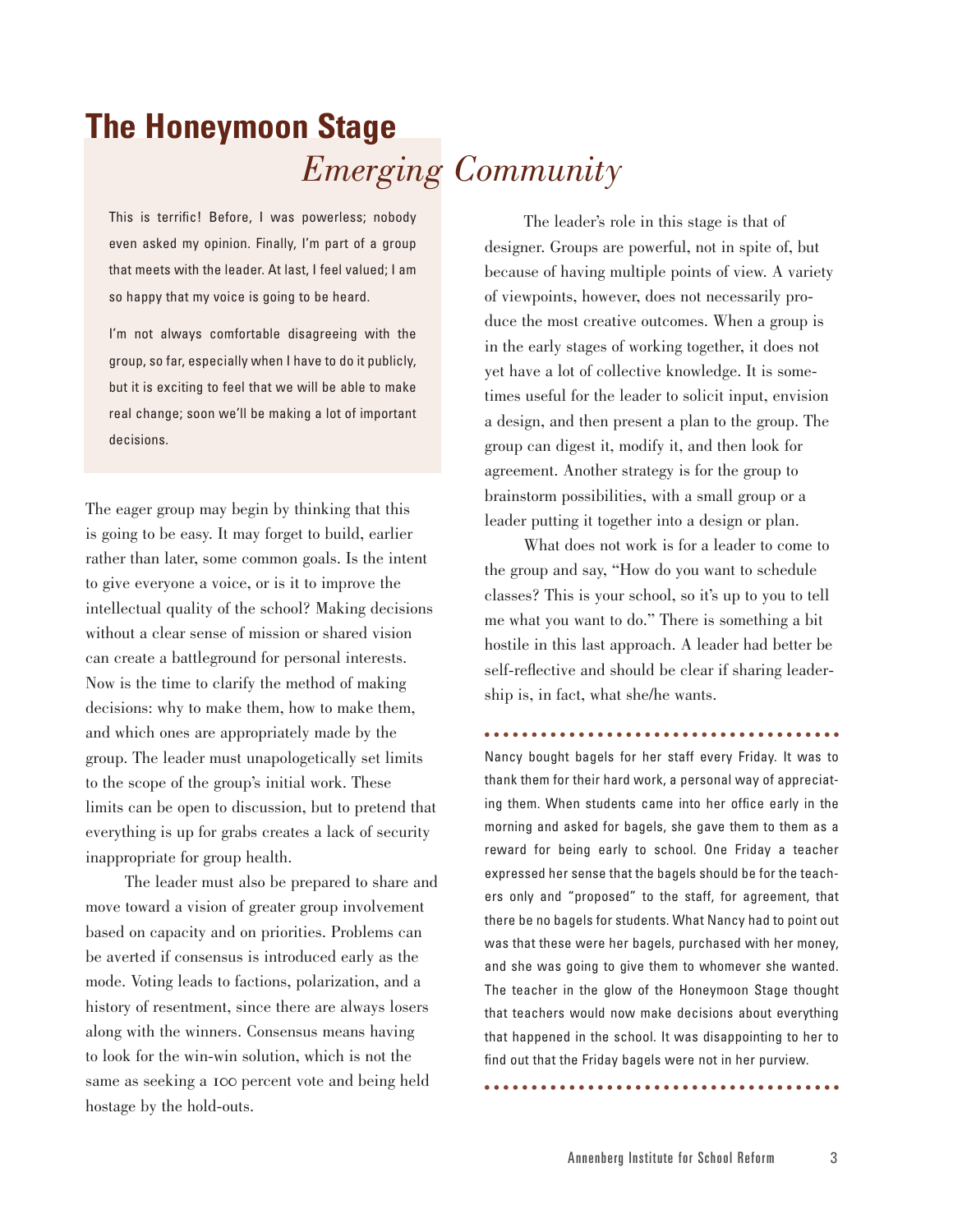### **The Conflict Stage** *The Honeymoon Is Over*

Who made *that* decision? I can't buy in unless I'm a part of what's going on.

I can't work with that group.

We are supposed to be talking about instruction, but we keep arguing about career day, the new schedule, the budget for art supplies, and who's going to teach that split program. When are we going to work on something of substance?

Sometimes I feel like going back to my classroom and closing the door; working with kids is easy compared to this!

This is a natural (and valuable) stage for groups – the stage of emerging controversy. And group development theory tells us that not only is this inevitable, but it is essential to developing a healthy group. "In fact, a group without conflict may be in serious difficulty; points of view are being masked and inhibited, and good solutions cannot be worked out" (Miles 1971). Whether it's a group of two (a marriage) or one hundred (the U.S. Senate), where there are different people, there are different points of view. What really matters is how you learn to deal with those differences. So the very same conflict resolution principles we use for students apply to adults as well: an absolute insistence upon resolving (not hiding) conflicts – combined with a few ground rules for civil discourse – should do nicely for starters.

It is helpful to warn the group that this stage will come – before it happens. Knowing that conflict is inevitable will lessen anxiety. The group would do well to avoid being overly nice – trying to smooth things over, ignoring problems. Dealing with petty dilemmas skillfully will allow the group to venture into the important (and difficult) issues – ones about teaching and learning. Everyone has to learn how to be a negotiator and/or mediator.

The leader's role in this stage is to help the group manage conflict. First, the leader must make sure that all are committed to working on conflict management. The temptation to avoid dealing with conflict leads to resentment-collection and to the mediocrity that comes of too much compromise. There is also the temptation on the part of the group to revert to being top-down because it's "easier" or "clearer," and this must be acknowledged and stopped. The leader should resist the urge to say, with pride, "See, they *want* me to make all the decisions."

The leader in this stage is both a mediator and a teacher of mediation and negotiation. "In the schools in which faculty members were direct with one another and had developed processes for airing controversy, the faculty made changes that endured and grew stronger over time. Where faculty members had no capacity to deal with controversy they were unable to move beyond existing practices" (Wasley et al. 1997). Effective leaders have the courage to confront difficult issues of race, gender, class, etc. But they also "move from being the ones who manage conflicts among group members to being the ones who teach group members how to manage their own conflicts" (Schwarz 1994).

However, effective leaders do not allow the group to be used to settle issues that belong in faceto-face, private conversations: "People around here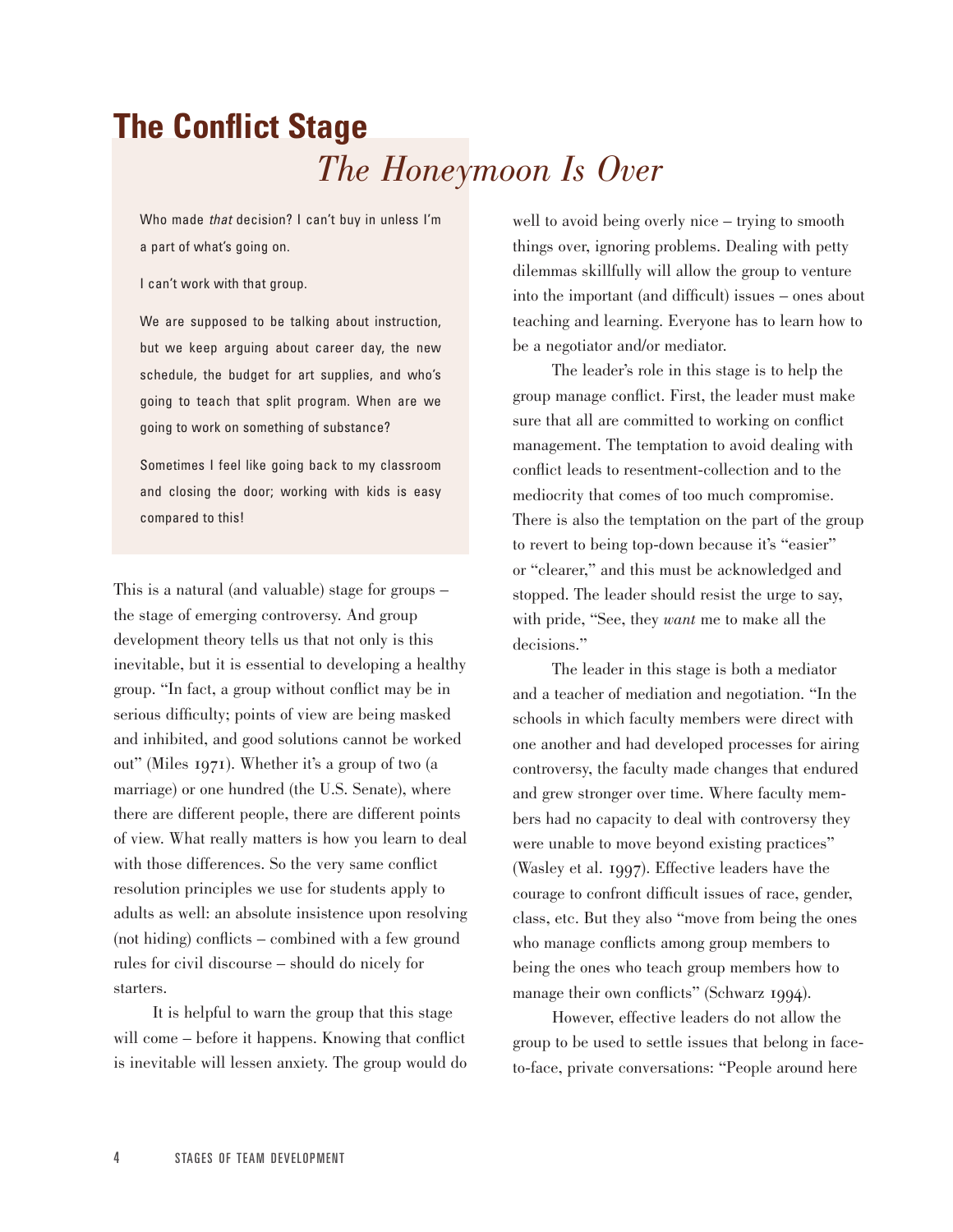are late a lot; I think we should do something about it" could be a legitimate topic for a group to take on if it really is about a slippage in group norms. It could also be a cover-up for the speaker's unwillingness or inability to assertively confront one person who is chronically late.

Leaders must also help groups set norms. Good leaders do this publicly, taking every opportunity to reinforce them with the group. This might take the form of reviewing a written document or of routinely reminding people how certain events were consistent with shared agreements. This reinforcement comes from regularly reflecting on how the group is doing and on whether or not the norms are still the ones we believe are important. Leaders continually remind the group about "how we do things around here," especially when it has been tough to do the right thing. Norms are different from rules – we know we will sometimes fall back, but there are no recriminations when this happens.

#### 

In the early days of building a new school, Nancy found that each semester teachers were changing their teaching teams. At first she felt it was good to let people choose the teachers they wanted to work with and encouraged the staff to make adjustments in order to come up with the best configurations. The problem was that eventually there were some people who couldn't or wouldn't work with anyone else. Once she realized what was happening, she knew that it had to stop. The building of community in a school has to be more like marriage than dating. Problems have to be worked out. Issues have to be addressed. And you can't continually change partners rather than work things through. It became clear that the same thing had been happening in classrooms. Students (and teachers) looked forward to the next semester when they could change groupings, hoping that things would be better next time. The school realized that students and teachers became much stronger and wiser when they learned how to work out their differences and learned to stay together over time – leading to relationships where members had deeper knowledge of one another. When this happened, the teaching and learning could take place on a new level because teachers knew how individual students learned best and students knew that they could work out problems with adults. Adults and students could appreciate each other because of, not in spite of, all their complexity.

#### 

Alan's school, which had four sites, each with its own teacher-director, had had a history of competition among the sites. Resources were either strictly divided or they were allocated through a convoluted reliving of the history: "You got extra funding two years ago." "Remember that time we let you buy books? Now it's our turn." It took an enormous amount of work to redesign the culture of the school to become one in which the greater good could be the deciding factor in how allocations were made. Sites began to see themselves as part of a whole instead of as rival factions. How was this done? The only way changes to a culture take place: over time and through constant reinforcement. Alan had to not only voice the new set of norms and beliefs, but also ensure that they were always being practiced. And he had to do this not as an authoritarian, but as someone whose responsibility it was to regularly remind the group of what it stood for and why it was there. And he had to do it over and over. It took several years; there just was no fast way. They all knew they had "arrived" when the management teams from all four sites readily agreed to a proposal from Alan that one site which was going through a particularly difficult transition be funded for an extra teacher for the entire year simply because they needed it. And rather than resent it, the members of the group spoke about feeling good about their collective ability to get beyond their individual interests.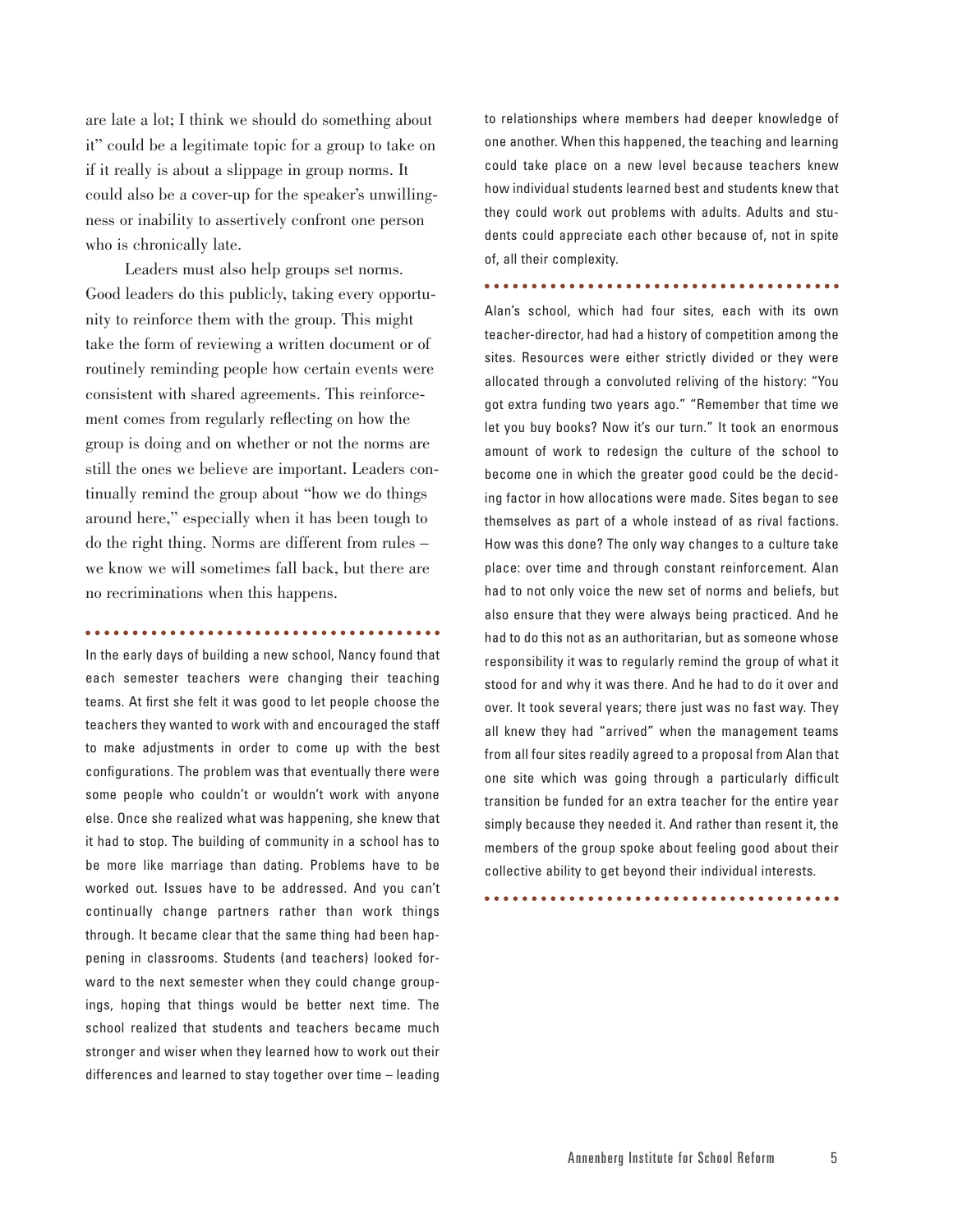### **The Confusion-about-Democracy Stage** *What's the Leader Supposed to Do?*

Sure, you say I'm empowered, but as long as we have a leader, he/she still holds all of the chips.

Sometimes decisions are made without me – why should I feel buy-in? Furthermore, who decides who gets to make which decisions? We need specific processes and procedures.

If we're a democratic group, why does the leader have more influence than I have? If we're all leaders, why do we need someone in charge? There's always a hidden agenda.

I may be ready for empowerment, but I'm not so sure about the others. I don't know if they're as committed/talented/trustworthy as I am. Maybe it's better to just forget about it and let the leader do it all – then at least we know who to blame.

"The role of school management – principals and superintendents – has not received much attention in SBM [school-based management] plans," Wohlstetter and Mohrman (1996) note. "Private sector experience has found that such roles are pivotal in successful decentralization." Groups come to learn that the roles that leaders play are essential – after all, who is going to push us when we get stuck, do that work we'd rather not do, and remind us of our agreements? In fact, without a strong leader making sure these things happen, our "democratic" process sometimes stalls because one or two people dominate the conversation and we all get disgusted. Evans  $(1996)$  calls this kind of leadership "authentic":

Authentic leaders … want to optimize collective involvement and professional com-

munity, but … they will not sacrifice substance for process, clarity and focus for a management modality. They do not abandon traditional authority; they use it judiciously, building involvement as they can in a variety of informal as well as formal ways, but asserting themselves as they must. They provide a binary leadership that is both top-down and bottom-up. In this way they avoid the pitfalls that can turn empowerment and collaboration into quagmires and they help school communities deepen the commitment on which improvement depends.

Leadership can vary and move around, but when it comes down to it, no matter how much decision making is shared, there does have to be someone who is in charge – and we have to know who that is. Otherwise, we all can spend an inordinate amount of time either duplicating each other's efforts or waiting for someone to be decisive.

This stage can be confusing to everyone. Wohlstetter and Mohrman (1996) state that "studies of effective public schools agree that a strong central leader, like the principal, is key to successful management. An effective leader can set the school's vision, serve as an instructional leader, coordinate reform efforts and rally support for the school." Yet, in the same document, under "Why School-Based Management Fails," the authors caution that

principals who work from their own agenda, not helping to develop a common one … are perceived as too autocratic by their staffs. … [T]his often led to a power struggle between teachers and the princi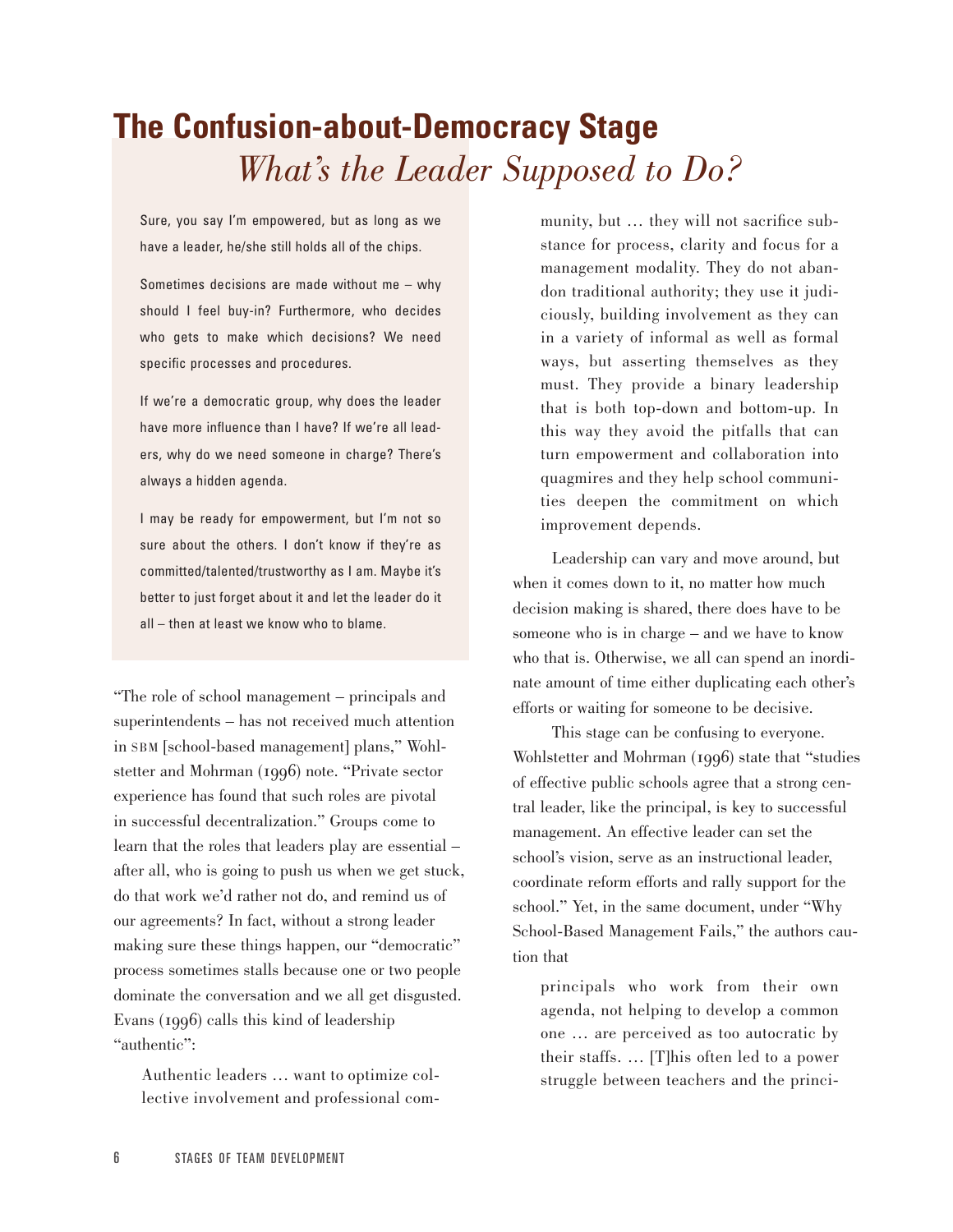pal over who controlled the school. … Teachers frequently referred to "the principal's vision" in schools where the leadership was autocratic.

Making sense of all of this is not impossible, but reconciling concepts which seem to be in opposition to each other is what makes the job of the leader so complex and so far above the more clearcut management hierarchies of the past.

Leaders at this stage must strive to prevent the group from falling into "process worship," where following the procedures and processes, designed to make sure that voices are heard, becomes the goal rather than the means to an end. Allowing processes to become a substitute for using judgment can lead to well-executed but terrible decisions. Or even worse, it can lead to stagnation and frustration. It's the leader's job to regularly prioritize and reprioritize and help the group to keep straight what's important.

The leader needs to make sure that the changes that are taking place are systemic, not cosmetic. "Schools struggled with SBM when they simply layered SBM on top of what they were already doing" (Wohlstetter and Mohrman, 1996). The leader must not be seen as playing favorites and must keep the process honest. The leader must teach all of the players to develop the habit of consulting one another regularly and must facilitate that consultation, making sure that it happens. And then the leader has to help the group see that it has a responsibility to not only trust each other but to trust the leader as well, just as the leader has trusted them. The leader both models and teaches inclusion. It is not good enough to say, "You had the opportunity to object, participate, etc." Opportunities not only have to be presented, but promoted. Involvement and involving others are not options. And the leader has to be comfortable being a leader.

One responsibility that must be assumed by everyone involved in an organization where shared decision making is taking place is to avoid the "in-crowd/out-crowd syndrome." Groups that work effectively within larger organizations understand that they must spend a lot of time communicating with those outside the group – and those outside the group have an equal responsibility for being willing to believe that the group's purpose is to help the whole and that being a good group member means not wasting one another's time. This means not whining, not forgetting the real reason you are all there.

#### 

Alan's school was confronted with a problem at one of the sites. There was a staff member who was not an effective teacher, and the staff wanted the teacher-director to deal with the problem. So he did ... and asked the teacher to leave the school. Then the staff was upset, saying it was their right to make decisions and that they had wanted the director to deal with the problem, but not make a decision on his own. They were told that the decision would stand, but that there would have to be an immediate plan for an intervention process so that in the future whenever there was a personnel issue, it would be clear how it would be handled and the process would be known to everyone. There was resistance to making this plan. The crisis was over and they wanted to "move on." The leader had to insist. This is one example of a changing leadership role. While it was no longer appropriate for the leader to make unilateral decisions, it was essential to take the lead in making sure that there were procedures in place, ones which ensured democratic outcomes and which did not rely on peer pressure alone for accountability.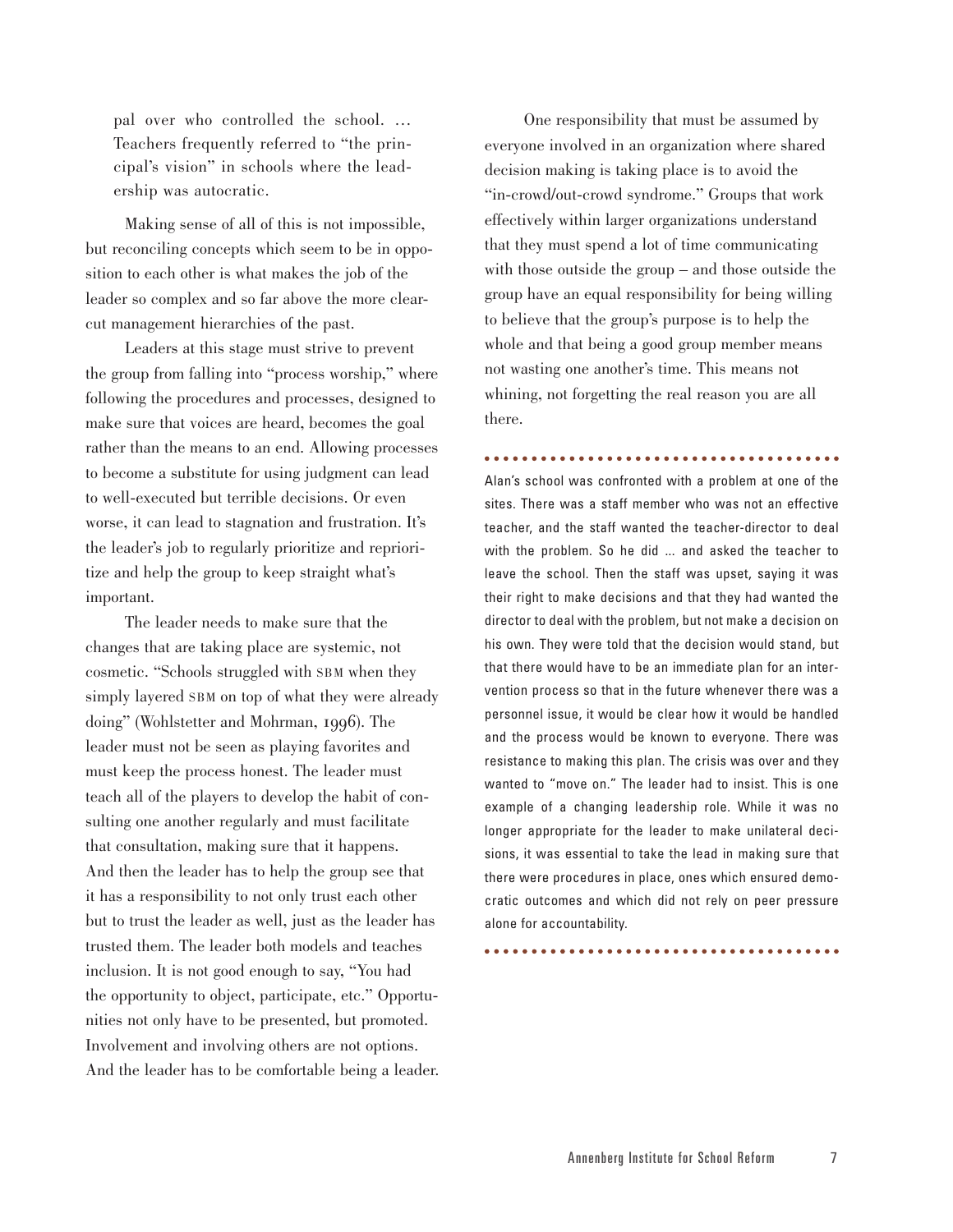### **The Messy Stage** *Now Things Are Even Less Clear*

This team's work is sloppy; I need more clarity and control.

If this is supposed to make me feel "bought-in," it's not working. I'm working harder now and getting less done.

It's fun to be collegial, but where is it getting us?

I'm still not always comfortable with all of our decisions. Sometimes I don't even remember why I agreed to something. And when we have to include different perspectives – kids, parents, etc. – that really slows us down.

There's no time to do anything right, let alone get to the important issues.

Learning to love risk-taking and ambiguity is a tall order, but it has to happen. It's hard to celebrate mistakes and avoid the safe route. To help it happen, there must be systems in place to maximize communications among all of the members of the group. Instead of a clear line of authority that is very neat but not very effective, there can and should be multiple forms of communicating – a sort of circulatory system for the organism, one which keeps the blood moving.

The organization needs multiple groups with varied tasks and foci. This way the power is truly dispersed throughout the school and is not simply vested in one group instead of the principal. So the next time someone says, "What, another meeting?" there has to be a reminder that meetings, when well run, are truly valuable. The alternative would be to

go back to a clear line of authority with meetings that are used only to transmit information, topdown. Meetings can themselves be learning experiences if run effectively, but that means planning and organization. Wohlstetter and Mohrman (1996) "found that school-based management required a redesign of the whole school organization that goes far beyond a change in school governance."

Another source of messiness is the need to include all stakeholders.

Involving stakeholders … isn't enough to ensure all voices are heard. … Decisions that emerge from integrating multiple perspectives are bound to be better than decisions made by a single person or from a single perspective. Yet it takes time and skill to integrate multiple perspectives, especially when there are power differences among the diverse groups. This is a challenge worth meeting if school teams are to think creatively and in new ways to better serve all their students. (Hergert 1997)

The leader's role in this stage is to help the group be comfortable with messiness, pointing out that it's OK and is part of real life. "Comfortable" doesn't always mean relaxed and happy. When members of the group say, "I'm not comfortable with that," they can be gently encouraged to understand that their comfort is not the major goal of the school and that maybe their discomfort is a sign that there is learning taking place. The goal is to feel safe enough to indulge in risk-taking. The leader resists being "Father/Mother Knows Best" and continues to help the group appreciate that it can find a good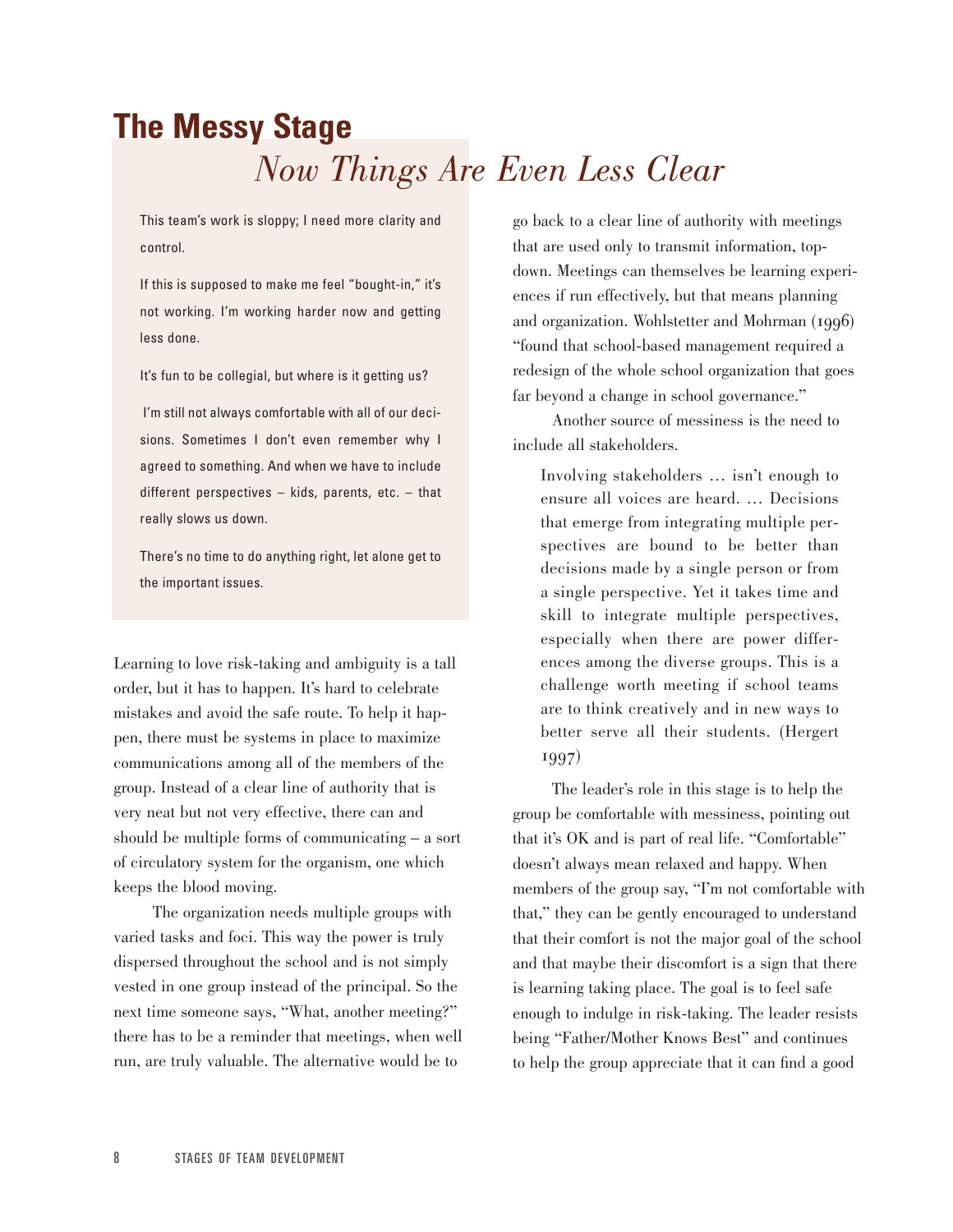route, and that there is no one right answer. The leader cannot and should not try to prevent mistakes from happening. Mistakes should be welcomed, examined, and understood as natural phenomena – a necessary part of learning.

On the other hand, leaders must strive to develop those systems and communications that will eventually bring order out of chaos and follow up, follow up, follow up. Solutions have to be real. Miles () distinguishes between traditional coping (e.g., using normal routines or working harder as the way to solve the problem) and "deep coping," which is doing whatever has to be done to solve the problem (e.g., change the schedule, provide time, make sure it happens). "Serious reform … is changing the culture and structure of the school," says Michael Fullan (1991). "As long as we have schools and principals, if the principal does not lead changes in the culture of the school, or if he or she leaves it to others, it normally will not get done."

The leader must also lead professional development. Leaders foster professional practice by putting in place processes and structures that promote teacher collaboration and collective responsibility (Lieberman et al.  $1988$ , McLaughlin and Yee  $1988$ ). The leader plays a key role in fostering a sense of collective responsibility among the faculty such that problems of teachers' performance are viewed not as individual failure but as the concern of the whole faculty (McLaughlin and Yee 1988).

It is important for both the leader and the group to begin to see their work as engaging in problem solving and learning, rather than "problem hiding" (McLaughlin and Yee 1988). When the group focuses on learning, it finds that it is making better decisions and that its process becomes more and more seamless (and more efficient). As the group sees itself learning together through professional dialogue, through seeking out information

and evidence, through self-reflection and a feedback process, then they are moving to becoming a professional community. The group and the leader are able to now use the skills they were developing in earlier stages. "Learning and improvement of performance will occur only from serious peer and group assessments of how well their own judgments are working" (Louis and Miles 1990).

There is a particular problem of messiness for the leader, who is expected to simultaneously strengthen cross-fertilization and collaboration; maintain calm, order, and the sense that someone is in control; promote strong cultural norms, values, and beliefs; and include everyone's voice in setting the agenda. Making sense of these seemingly disparate goals is the hard but critical work of the leader in this stage.

Nancy came to understand that her role as the professional development leader of the school meant that she not only had the responsibility to design and run professional development activities at staff meetings (where announcements were banned), but she also spent her entire day in a variety of meetings – leadership team, curriculum planners, office staff, long-term planners, etc. Each of these meetings was a part of the professional development web in the school. But the realization grew that it was simple enough to spend meeting time perseverating about details. So, the rule became that every meeting would have as half of its agenda a professional topic, and that the topic would come first, not after the business (when it frequently didn't happen at all). This became a school community habit and each team that met understood that its purpose, first and foremost, was to learn together, and this included reading articles and building on prior knowledge. For Nancy, as the principal, it meant doing all of those other principal's chores early in the morning and late in the day. She felt it was worth it to keep these multiple conversations going.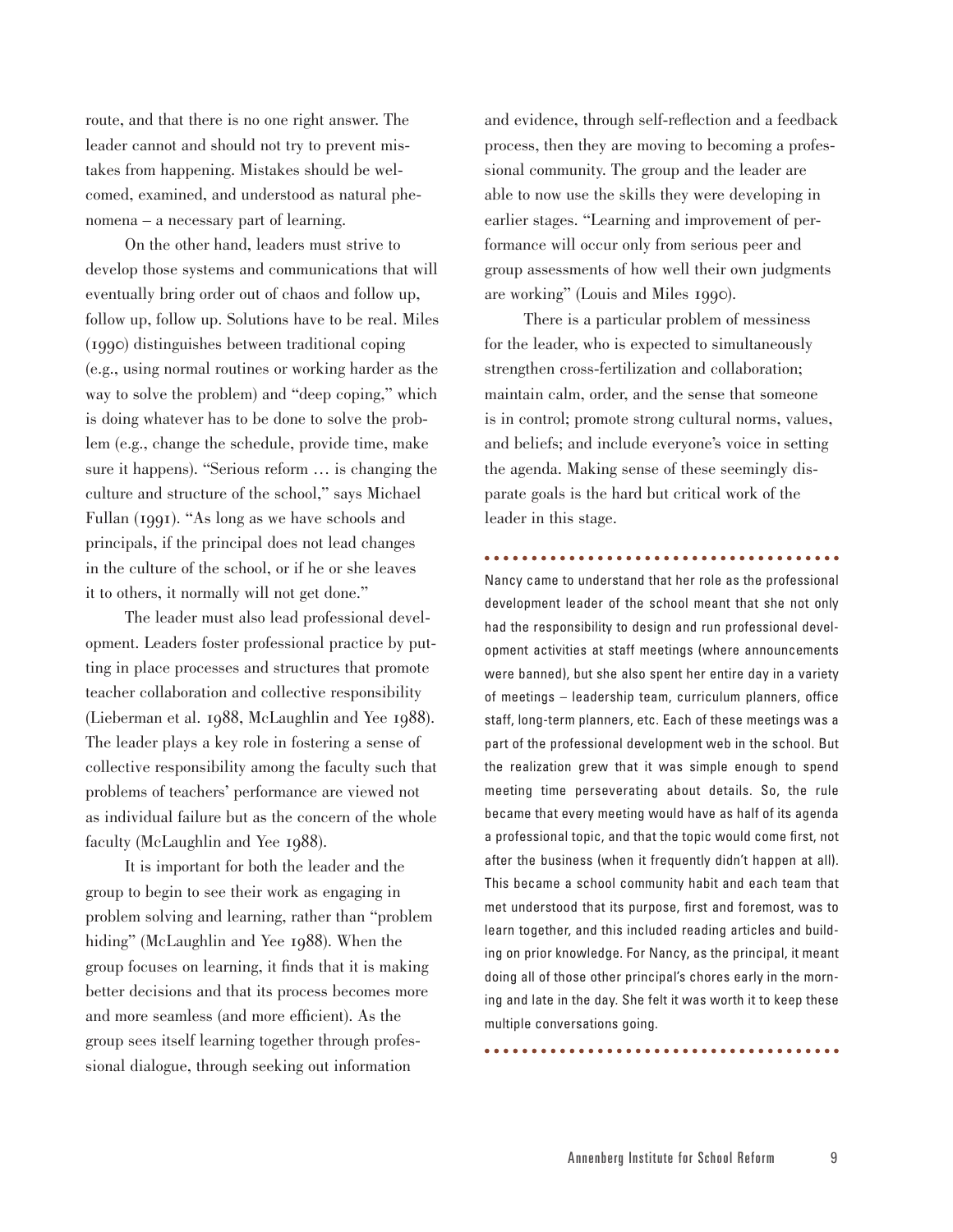### **The Scary Stage** *Where's the Authority and Accountability?*

I know I said I wanted to be a part of a professional community, but maybe "they" do know better than we. Actually, I sometimes hope so, because I feel less and less sure about what should happen.

Whose fault is it if something goes wrong? Suddenly I don't feel so powerful, I just feel more of a heavy responsibility.

Where's the validation; what are the rules?

I'm just not sure I want to be responsible for talking about what's going on in other people's classrooms, about what standards should be, about what we should teach. After all, if we open that up, then I have to be willing to hear stuff about my own work, and that is truly scary.

Participation in making decisions does not in any way ensure that the group automatically takes on real responsibility for what happens; in fact, it can sometimes get the urge to back off and look around for someone or something to blame. Evans  $(1996)$ remarks that "few teachers, it seems, want to be fully empowered and collegial."

It is important that the group build an accountability system that ensures its work is based on substantive information and data and not solely on the opinions and preferences of its members. Accountability is built on the lateral flow of information sharing and on the group's ability to critique itself. It is in this stage that the group begins to see itself as a professional learning community rather than merely a decision-making group. It really is

moving into genuinely shared leadership. Once this happens, the group sees that what makes a true professional community is a systemic approach to a "collective rather than individual accounting for school outcomes" (McLaughlin and Yee 1988). Now the group is shifting to an instructional focus and aligning its teaching practice with those values and beliefs by using reflective practice and dialogue.

What can be really scary is when there is no improvement in student performance after the group has been working so hard. Remember the findings: higher student achievement has been directly linked to the building of professional community (Newmann and Wehlage 1995). So the group has to make sure it is not only working hard, but working together in productive ways. Wasley, Hampel, and Clark  $(1997)$  describe some of the key conditions that foster teacher learning (see sidebar).

By now, the group will have a history of successfully dealing with challenges. The leader's role at this stage is to move the group from its initial successes toward the next stage: public accountability. The leader reminds the group of what has been learned and cites specific examples of the group exceeding its own expectations. The leader reminds the group that it has already been accountable in many ways and that institutionalizing a collective accountability is the last challenge. Having built in the habit of reflection, the leader will now find the group ready to be more publicly accountable. This will not, however, be an instinctive next step. The courageous leader starts by being self-reflective and then helps the group to hold a mirror up to itself.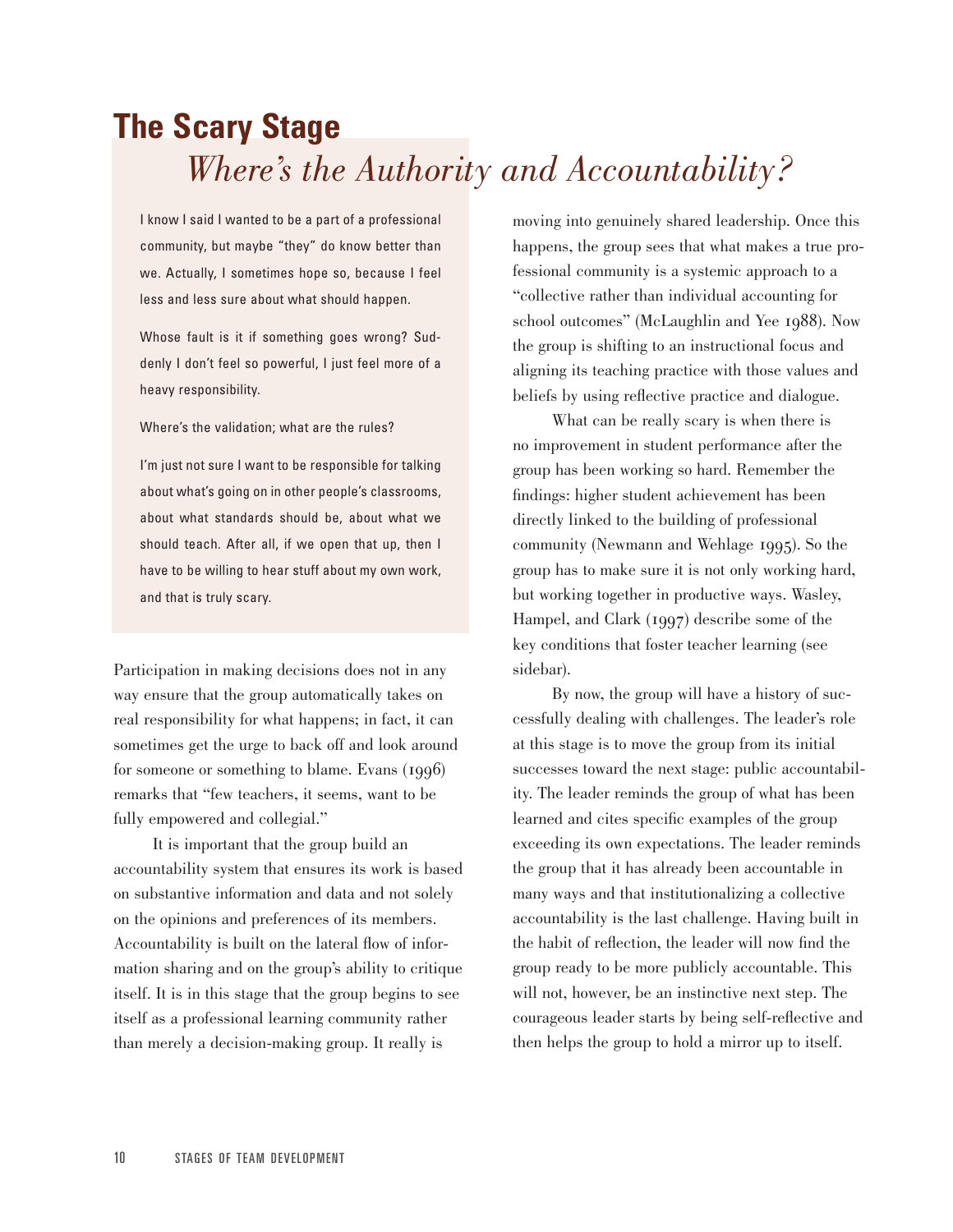#### **KEYS TO FOSTERING TEACHER LEARNING**

- Time: "Few faculty or central office staff or state departments have yet created adequate conditions for adult learning in their schools."
- Collegiality: "Despite the fact that we have understood the importance of collegiality for a number of years, most schools maintain a strong culture of individuality and isolation."
- Analytical capacity: "Reflective activity needs to be more critically analytical. … [Teachers] need to ask themselves why they are attempting new techniques; … then they need to examine whether the changes they are attempting are getting what they hoped for. … To be more critically analytical, teachers need to develop the skills of giving and receiving regular feedback on their work in classrooms."
- Expertise: "Teachers need a readily available support system of experts who are knowledgeable. … A common practice is to suggest that a teacher who has been out to a workshop function as the resident expert for the school. Unfortunately, sophisticated understanding takes a great deal more time and effort."

(from Wasley et al. 1997)

#### 

Peer assessment and accountability in Alan's school had, over the years, come to exist more in theory than in practice. People met in "peer groups," having found many reasons not to visit one another's classes; or, if they did visit, by all accounts they gave each other very superficial and very positive feedback. There was a growing concern that a number of teachers who were in need of substantial support and help were, in fact, not getting the kind of "critical friendship" they needed. In order to revitalize this theoretically existing procedure, Alan kept bringing the question to the table: What are we doing about this? Let's share examples. Let's be a problem-solving group. Why are we resisting? What is so difficult about giving and getting critical feedback? How can we stop letting ourselves off the hook? He would hear from staff members privately that they were concerned, but they were reluctant to say it out loud. His goal was to make that voice public. His job was not "enforcer" but "relentless advocate" for the group to grow and collectively look at the problem, to make sure that the environment was safe, that there was respect, and that there was a reduced tolerance for collective denial.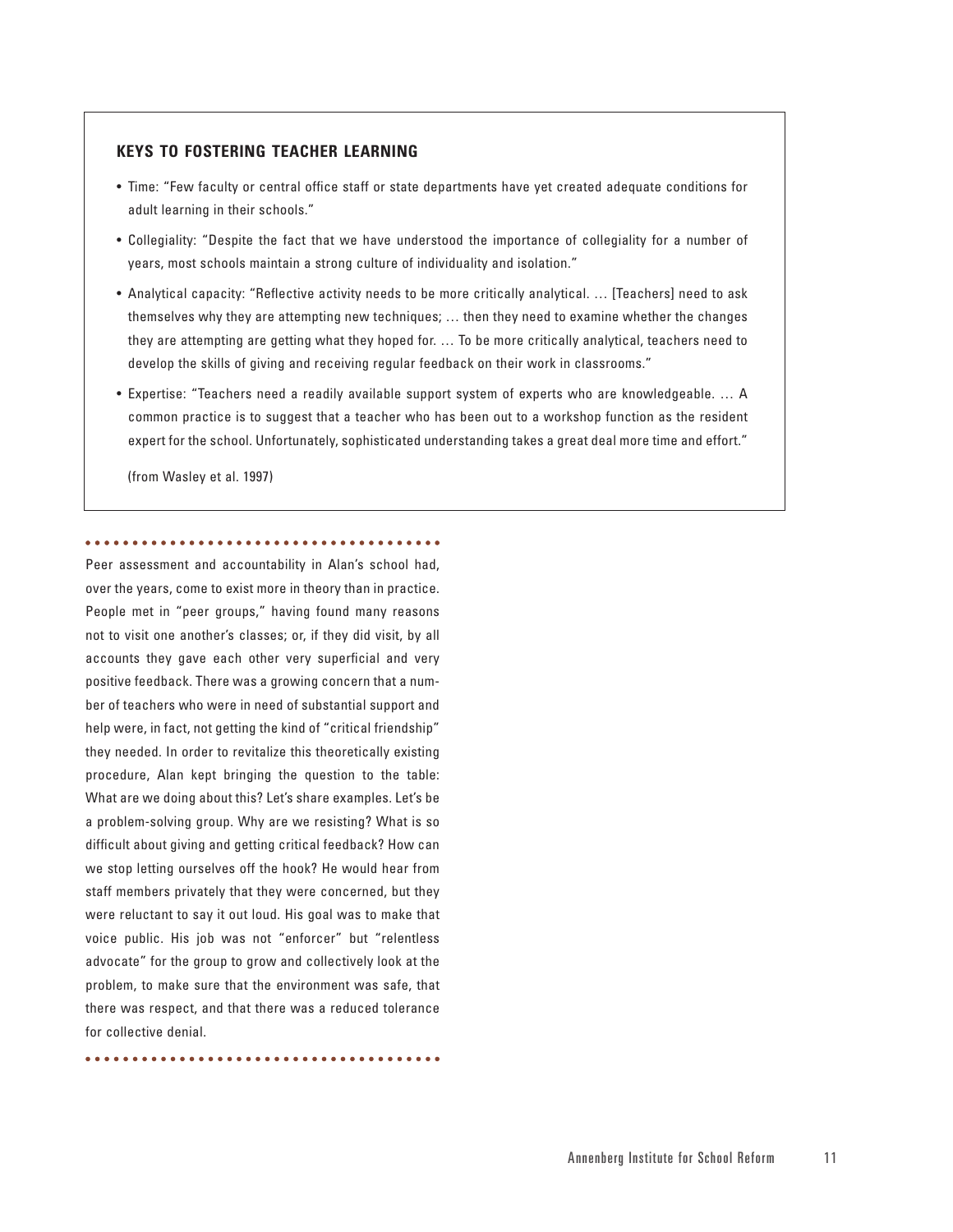### **The Mature-Group Stage** *A Professional Learning Community*

Finally, we're proactive and make our own agendas rather than reacting to those of others. We also have learned to be inclusive and are avoiding "us" and "them" scenarios.

We have learned to focus on learning as a group rather than making decisions before we have enough knowledge. In fact, we have realized that the point is to make high-quality decisions – ones that are better because they include more points of view.

We realize that we have to give up some of our own preferences in order to see the bigger picture and to work on the common good. We can agree to delegate more often, and while we seek critical feedback, we don't waste each other's time in micromanagement.

Our meetings are themselves now professional development opportunities instead of battlegrounds for issues.

Now, finally, we're talking about teaching and learning and about raising standards, not merely "setting" them. And we're all taking responsibility for making sure that happens; we've stopped pointing the mental finger at one another.

The leader's role in this stage is to keep the group from becoming complacent, making it clear that "we'll probably never be 'there,' " and that there is always a next step in the cycle of assessment and reforming. But, at the same time, the leader helps the group appreciate the habits they have institutionalized and the cultural norms that support the progress that has been made.

In Alan's school, annual reports, a synthesis of teacher reflections, were written by each of the four sites. In order to maintain this valued but burdensome expectation, he instituted a process that improved its chances of being valued by the school community. Not only were copies shared with everyone (an accountability strategy) but the leaders of the sites spent two hours critiquing the overall report. Routinely, these reports were introduced by a reminder of the number of years the school had done this, and a ten-year timeline was developed tracing the critical growth of the school directly through these documents. And while everyone still found the process burdensome, no one would consider finishing out the year without an annual report. And everyone made sure their reflections were included.

The concept of the "church year" helped Nancy understand what she had to do in her school. Having grown up a minister's daughter, she was very familiar with the cycle but never quite understood its value. Every October there was an appreciation of the harvest. There were the same lessons, the same hymns, even the same colors used. In her school, it became clear that October had a different meaning – it was the "conflict month." After the "honeymoon" of September, there were inevitably squabbles among students and even among staff. It helped enormously to anticipate this and say, "October is coming." This reminded the school community to have conversations in family groups about handling conflict and to have staff meetings where there were reviews of the procedures needed and the ways to prevent conflict from becoming combat. Not only were new members of the community introduced to the habits and the culture of the school, but older members were honored for their roles in the school's history and at the same time had their memories jogged.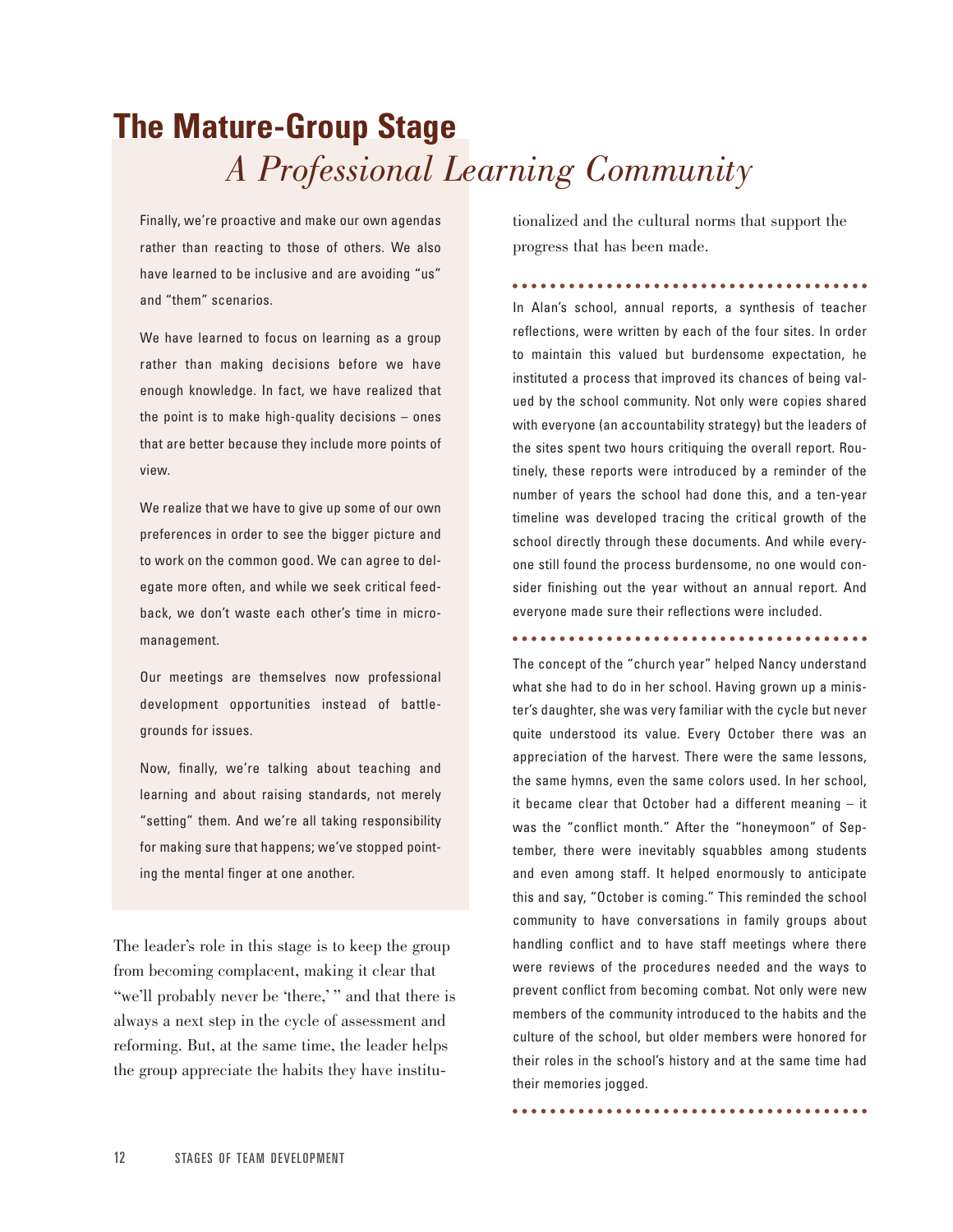### **A Transforming Experience**

In our years of evolving understanding about leadership, empowerment, and professional community, we learned, as principals, to be better learners and teachers ourselves. It was simply not good enough to hope learning would happen because we set up structures, brought in outside experts, and/or sent teachers to workshops. Authentic learning required an authentic learning community, one that learned from research, from its own experience, and from its own analysis of that experience. And all of that required that we do the same thing.

Forming a learning community was like planning for a class – and we learned that just as a good teacher would not dream of teaching in a rigid, arbitrary manner, neither would she/he initially turn it over to the students. Good teachers know it is their job to teach the students how to be good learners, how to take on responsibility, and how to value one another's voices. And good teachers do not leave it to chance. It's no different for good leaders.

We found that developing and participating in a genuine learning community, with shared decision making focused on student learning, is more than a task; it is a changed way of being. For a group to learn to see professional development as a collective rather than as an individual responsibility, it must challenge deeply ingrained ways of doing things. John Goodlad (1994) comments on this same realization in a broader forum:

It is difficult for many and impossible for some groups and enterprises to align their self-interests with the public good, and that is what an educative role in the positive sense invariably requires. It is equally difficult for a public which was educated much more for individual development and competition than for personal responsibility and community welfare to sort out the degree to which adversaries are indeed locked in struggles that affect us all when one side claims to be for the common good. … Such matters are not part of the human conversation for most of us.

We also learned that a genuine learning community must never forget that building consensus and focusing on adult learning are not ends in themselves but only a starting place, a structure that works no miracles unless it is used wisely and well. These efforts are only really useful if student achievement is the overarching goal. Focusing on adult learning requires, paradoxically, that we not focus on ourselves, our needs, and our comfort level. Rather, our learning has to be about what works for kids, whatever it takes. Whenever we lose sight of that, we squander precious time and energy.

None of this happens overnight. By being prepared for the problems that adult groups will encounter as they struggle with how to work together effectively to increase student learning, educators can mindfully evolve, stage by stage, into true learning communities. They will learn to view power differently, to make learning more meaningful for kids, and maybe even to model a just and democratic mini-society.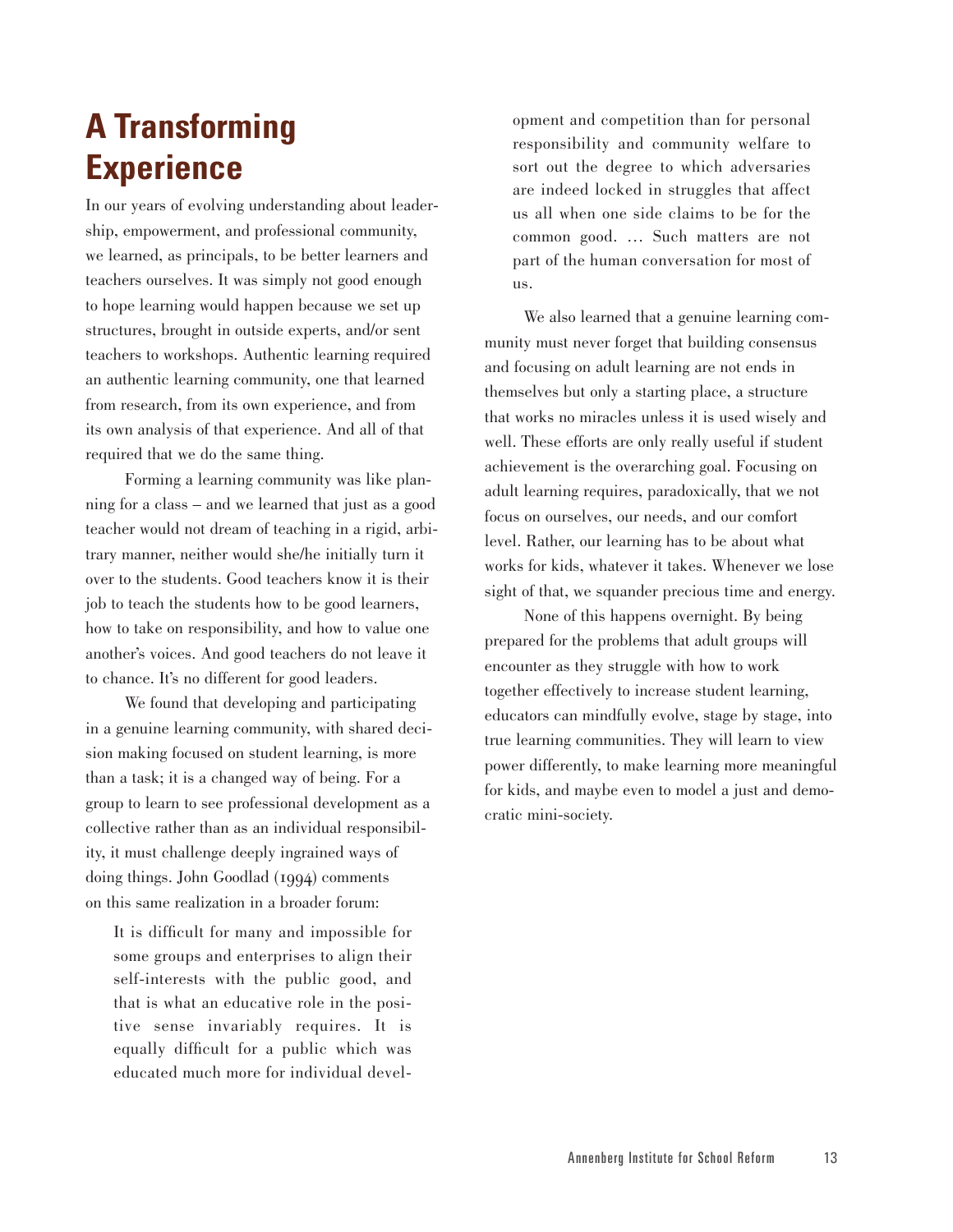#### **REFERENCES**

Evans, R. (). *The Human Side of School Change: Reform, Resistance, and the Real-Life Problems of Innovation.* San Francisco: Jossey-Bass.

Fullan, M. (1993). *Change Forces: Probing the Depths of Educational Reform.* London: Falmer Press.

Fullan, M. (1991). *The Meaning of Educational Change.* New York: Teachers College Press.

Goodlad, J. I. (). *Educational Renewal: Better Teachers, Better Schools.* San Francisco: Jossey-Bass.

Hergert, L. F. ( $1997$ ). "Turning Diversity into a Strength for Decision Making," *Journal of Staff Development* (Summer), pp.  $12-15$ .

Lieberman, A., E. Saxl, and M. B. Miles  $(1988)$ . "Teacher Leadership: Ideology and Practice." In A. Lieberman (Ed.), *Building a Professional Culture in Schools.* New York: Teachers College Press.

Louis, K. S., and M. B. Miles (). *Improving the Urban High School.* New York: Teachers College Press.

McLaughlin, M., and S. M. Yee  $(1988)$ . "School as a Place to Have a Career." In A. Lieberman (Ed.), *Building a Professional Culture in Schools.* New York: Teachers College Press.

Miles, M. B. (1971). *Learning to Work in Groups.* New York: Teachers College Press.

Newmann, F. M. (1996). Authentic Achievement – *Restructuring Schools for Intellectual Quality.* San Francisco: Jossey-Bass.

Newmann, F. M., and G. G. Wehlage (1995). *Successful School Restructuring.* Madison: University of Wisconsin, Center on Organization and Restructuring of Schools.

Schwarz, R. M. (2000). *The Skilled Facilitator: A Comprehensive Resource for Consultants, Facilitators, Managers, Trainers, and Coaches.* New and revised. San Francisco: Jossey-Bass.

Wasley, P., R. Hampel, and R. Clark (1997). *Kids and School Reform.* San Francisco: Jossey-Bass.

Wheatley, M., and M. Kellner-Rogers (1996). *A Simpler Way.* San Francisco: Berrett-Koehler.

Wohlstetter, P., and S. A. Mohrman  $(1996)$ . "Assessment of School-Based Management," Studies of Education Reform, U.S. Department of Education Online Library. Available at *<www.ed.gov/pubs/SER>*.